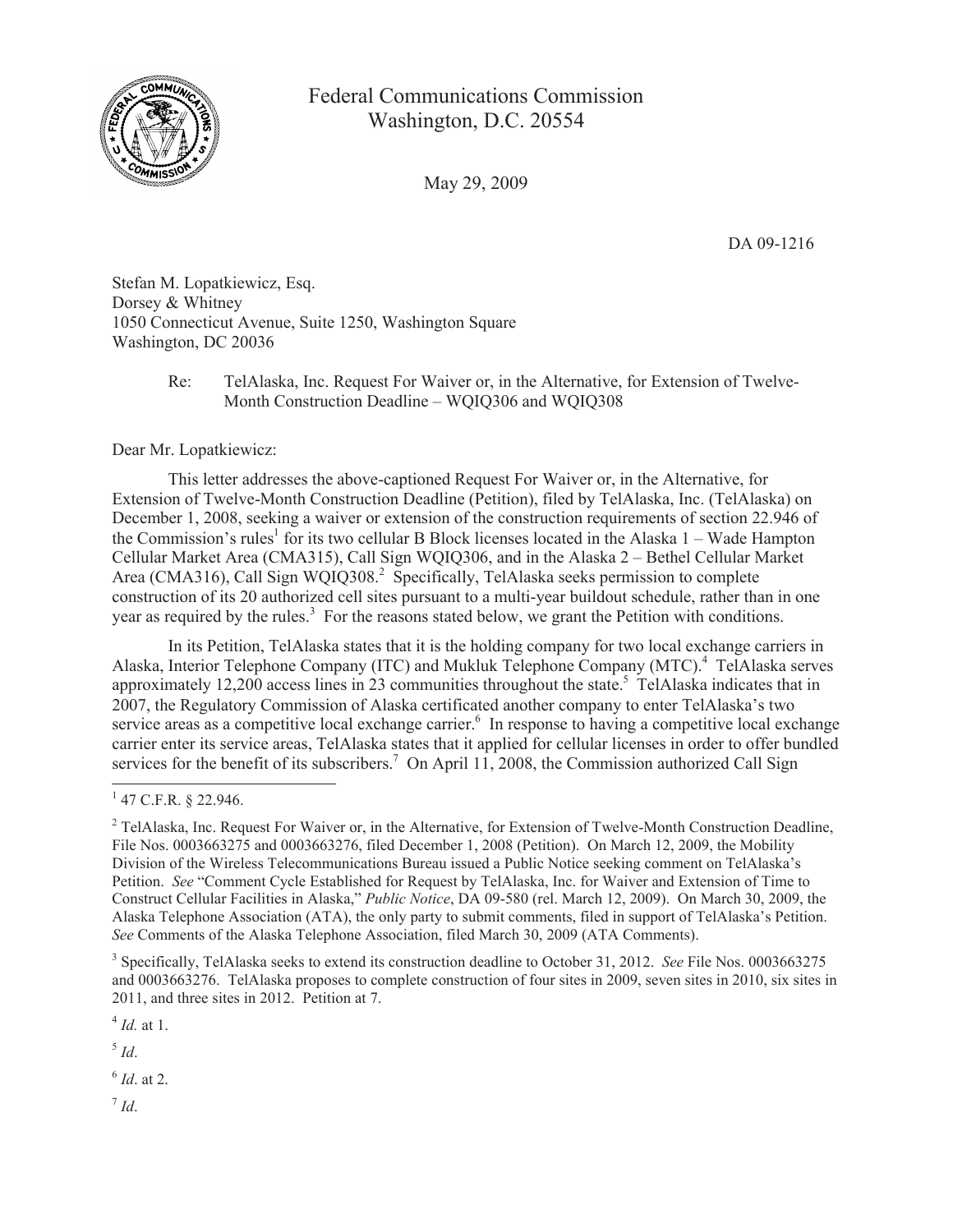WQIQ306, covering five locations in CMA316, and Call Sign WQIQ308 with 15 locations in CMA315. Pursuant to section 22.946(c), TelAlaska was required to construct each of its cell sites by April 11,  $2009<sup>8</sup>$ 

TelAlaska argues that a series of challenges beyond its control prevent it from meeting its construction deadline.<sup>9</sup> First, TelAlaska argues that the remote locations of its planned cellular sites make it infeasible to meet a one-year construction deadline.<sup>10</sup> TelAlaska states that none of the communities that it plans to serve is located on a road system or is accessible by rail line.<sup>11</sup> Instead, delivery of construction materials and equipment is accomplished by plane, barge or shallow draft vessels.<sup>12</sup> TelAlaska also argues that its construction efforts are further limited by Alaska's "notoriously" short construction season.<sup>13</sup> TelAlaska argues that these factors make it logistically infeasible for a small company like itself to complete construction of 20 cellular sites in a one-year period.<sup>14</sup>

TelAlaska further asserts that operational and financial factors in addition to the remoteness of its proposed cellular sites and the short construction season also support grant of its Petition. Specifically, TelAlaska argues that the sudden passing of the company's president in April 2008 resulted in a temporary loss of leadership for the company, and that the transition to new management and control of the company took a toll on "new operational" initiatives, including deployment of TelAlaska's cellular system.<sup>15</sup> TelAlaska also states that an unexpected funding restriction imposed by its chief funding system. Then hashe that the states that an another construct of the state of the space of the space in space of the space of the space of the space of the space of the space of the space of the space of the space of the sp limitations were exacerbated by the fact that, shortly after receiving its cellular authorizations, it became necessary for TelAlaska to begin an upgrade of the switches of one of its local exchange subsidiaries in order to provide sufficient port capacity for its cellular system.<sup>17</sup> Finally, TelAlaska states that it intends to apply for Universal Service Fund support, and that in order to qualify for Eligible Telecommunications Carrier (ETC) status, it must be able to demonstrate to the Regulatory Commission of Alaska that it has both the commitment and capability to provide wireless service throughout its MTC and ITC study areas.<sup>18</sup> To do so, TelAlaska argues, it must show, as a starting point, that it is authorized to provide cellular service throughout its study areas.<sup>19</sup>

 $11$  *Id.* 

 $^{12}$  *Id.* 

<sup>13</sup> *Id*.

 $14$  *Id*.

<sup>15</sup> *Id*. at 3.

<sup>16</sup> *Id*.

<sup>18</sup> *Id*. at 4.

 $19 \; Id.$ 

<sup>&</sup>lt;sup>8</sup> The construction period for Phase II cellular facilities is one year, beginning on the date the authorization is granted. *See* 47 C.F.R. § 22.946(c).

<sup>&</sup>lt;sup>9</sup> Petition at 2.

 $10$  *Id.* 

<sup>&</sup>lt;sup>17</sup> *Id*. TelAlaska states that its subsidiary, MTC, received a "significant" order for interconnecting trunk lines from a competitive wireless provider that absorbed all of the remaining trunking capacity on five of MTC's central office switches.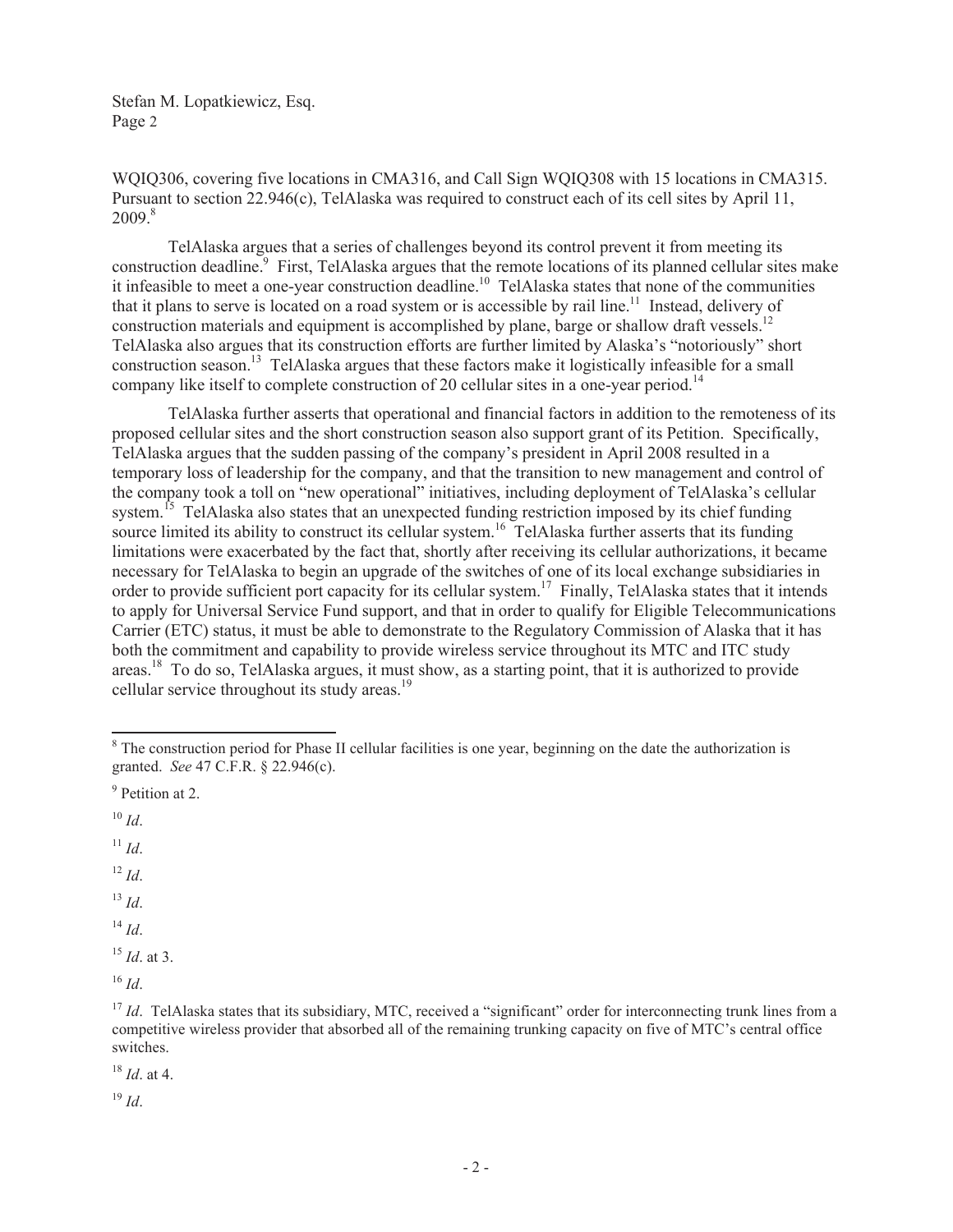As noted, the construction deadline for the 20 locations subject to TelAlaska's Petition was April 11, 2009. Pursuant to sections 1.946(c) and 1.955(a)(2) of the Commission's rules, TelAlaska's authorizations for Call Signs WQIQ306 and WQIQ308 terminated automatically as of the construction deadline if TelAlaska failed to meet the requirements of section 22.946(c) unless the Commission waives or extends the construction requirements.<sup>20</sup> A waiver may be granted if the petitioner establishes that: 1) the underlying purpose of the rule would not be served or would be frustrated by application to the instant case, and that grant of the waiver would be in the public interest; or 2) where the petitioner establishes unique or unusual factual circumstances, that application of the rule would be inequitable, unduly burdensome or contrary to the public interest, or the applicant has no reasonable alternative.<sup>21</sup> Additionally, an extension of time to complete construction may be granted, pursuant to section 1.946(e), if the licensee shows that the failure to complete construction is due to causes beyond its control.<sup>22</sup>

In light of the unique logistical difficulties associated with the prospective sites, we find it equitable to waive TelAlaska's April 11, 2009 construction deadline and allow TelAlaska to build its 20 cell sites pursuant to an extended construction schedule. Construction of these facilities is unusually difficult, involving complications generally not experienced in other areas of the country. As TelAlaska notes, the towns and villages in which it will be deploying its cellular service are located in some of the most remote regions of the United States, and, due to the lack of road or rail access, all resources necessary to construct the sites must be flown in or brought in by ship.<sup>23</sup> Such difficulties are compounded by the abbreviated window within which TelAlaska is able to deploy its facilities. For example, TelAlaska notes that the construction season in areas along the Bering Sea begins in late May and ends by mid-September. Moreover, TelAlaska states that the construction season further north is even shorter, allowing construction only between June and August.<sup>24</sup> TelAlaska also notes that, even during the construction season, poor weather conditions can disrupt air transport, leading to delays or disruptions in deployment.<sup>25</sup>

Further, we find that grant of a waiver in this instance would serve the public interest by permitting TelAlaska to provide additional telecommunications options to remote, rural portions of Alaska. The Commission has emphasized that one of its main public policy objectives is to encourage the deployment of wireless services in rural areas.<sup>26</sup> With respect to wireless services, the Commission

 $22$  47 C.F.R. § 1.946(e).

<sup>23</sup> *Id.* at 2.

 $^{25}$  *Id*.

 $20$  47 C.F.R. §§ 1.946(c), 1.955(a)(2).

<sup>&</sup>lt;sup>21</sup> 47 C.F.R. § 1.925. The Commission has stated that, in situations in which the circumstances are unique and the public interest would be served, it would consider waiving construction requirements on a case-by-case basis. *See* Amendment of the Commission's Rules To Establish New Personal Communications Services, GEN Docket No. 90-314, *Memorandum Opinion and Order*, 9 FCC Rcd 4957, 5019 (1994), *citing WAIT Radio v. FCC*, 418 F.2d 1153 (D.C. Cir. 1969).

<sup>&</sup>lt;sup>24</sup> *Id.* ATA agrees that the remoteness of Alaskan communities, the limited means by which material and personnel can be transported to cell sites, as well as the short construction season support granting relief to TelAlaska. *See* ATA Comments at 1-3.

<sup>26</sup> *See* Facilitating the Provision of Spectrum-Based Services to Rural Areas and Promoting Opportunities for Rural Telephone Companies to Provide Spectrum-Based Services; 2000 Biennial Regulatory Review Spectrum Aggregation Limits For Commercial Mobile Radio Services Increasing Flexibility To Promote Access to and the Efficient and Intensive Use of Spectrum and the Widespread Deployment of Wireless Services, and To Facilitate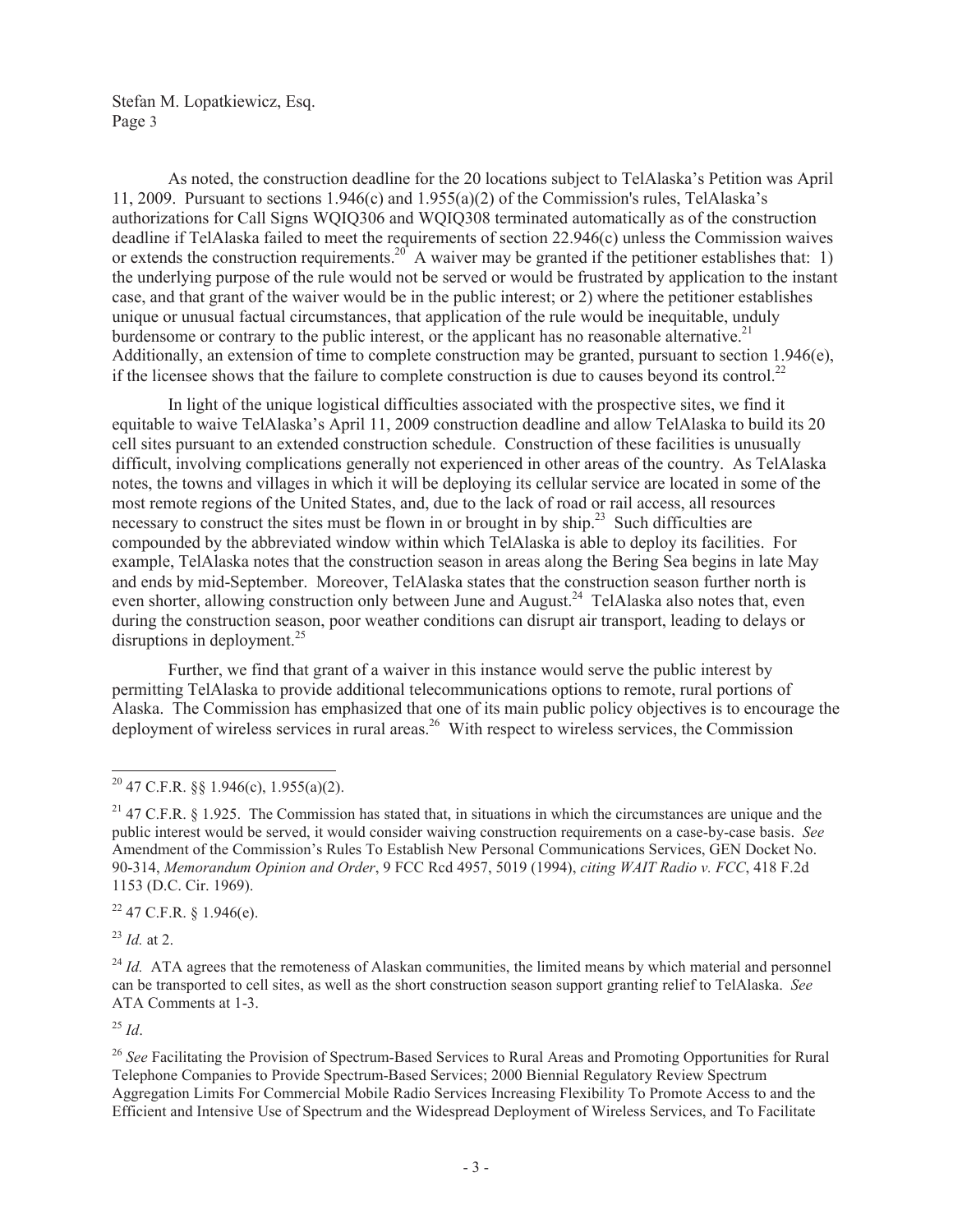established a base-line definition of a rural area as a county or a county equivalent with a population density of 100 persons per square mile or less.<sup>27</sup> In the instant case, 16 of the 17 county equivalent areas encompassed by TelAlaska's two cellular licenses have a population density between 0.1 and 3.1 persons per square mile, while the remaining county equivalent area has a population density of 11.3 persons per square mile.<sup>28</sup> Over 93 percent of the counties in the United States have a greater population density than 16 out of the 17 areas associated with TelAlaska's two cellular licenses, and 81 percent of the counties have a population density greater than the remaining area.<sup>29</sup> The rural and remote nature of the areas TelAlaska intends to serve, along with the abbreviated three- to four-month construction season lead us to conclude that the strict application of the one-year construction period would be unduly burdensome, and that grant of the waiver would be in the public interest.<sup>30</sup> Accordingly, we grant TelAlaska's request for waiver and extend the construction deadline for Call Signs WQIQ306 and WQIQ308 to October 31,  $2012.<sup>31</sup>$ 

However, in order to ensure that TelAlaska proceeds with timely construction of its 20 cellular sites, we condition our grant of its Petition on the following: First, TelAlaska must construct and place into operation at least two of its authorized cell sites in 2009, 2010 and 2011, respectively, and construct and place into operation all remaining sites by October 31, 2012. Further, TelAlaska must file an annual Construction Status Report no later than October 31st of 2009, 2010, and 2011, respectively. Each Construction Status Report must include information sufficient for the Mobility Division to determine TelAlaska's progress in constructing its facilities as required.<sup>32</sup> The status reports must be filed electronically in the Universal Licensing System under the applicable call sign. Failure to comply with the conditions of this waiver grant, including timely submission of required status reports, may result in Commission enforcement action, modification of the waiver, or termination of TelAlaska's licenses.

<sup>27</sup> *Rural Report and Order,* 19 FCC Rcd at 19086-87 ¶¶ 10-11.

<sup>28</sup> Population densities are based on 2000 Census figures. *See* <www.census.gov./population/www/censusdata/ density.html>.

<sup>29</sup> *Id*. In its Petition, TelAlaska underscores the rural nature of the communities to be served, noting that the largest of the communities has a population of 3,500, while many have populations of 200 people or less. *See* Petition at 1.

<sup>30</sup> Because we conclude that the unusual logistical problems involved in constructing the sites at issue as well as the public interest served by extending cellular service to remote, rural areas of Alaska are sufficient to warrant relief, we find it unnecessary to consider other arguments made by TelAlaska in support of its Petition. We note, however, that the Commission has generally found that financial considerations or consequences resulting from a licensee's business decisions do not constitute unique circumstances sufficient to warrant extension or waiver of a licensee's obligations. *See, e.g*. Redwood Wireless Minnesota, L.L.C. and Redwood Wireless Wisconsin, L.L.C. Request for a Waiver and Extension of the Broadband PCS Construction Requirements, *Order*, 17 FCC Rcd 22416 (WTB 2002); Letter to Delaney M. DiStefano, Esq., from Kelly Quinn, Deputy Chief, Auctions and Industry Analysis Division, Wireless Telecommunications Bureau, FCC, 17 FCC Rcd 10418 (WTB 2002); Applications of Winstar Wireless Fiber Corporation and New Winstar Spectrum, LLC, Request for Waiver of Sections 101.55(a), 101.63(a), 101.65(a) and (b), and 101.305(a) and (d) of the Commission's Rules, File No. 0000723317, *Order*, 17 FCC Rcd 7118 (WTB 2002).

<sup>31</sup> *See supra* note 3.

 $32$  At a minimum, the status reports must identify the cell sites that have been constructed, and must specify that the facilities are operating consistent with the technical parameters authorized for the sites.

Capital Formation, WT Docket Nos. 02-381, 01-14, 03-202, *Report and Order and Further Notice of Proposed Rule Making*, 19 FCC Rcd 19078 (2004) (*Rural Report and Order*).